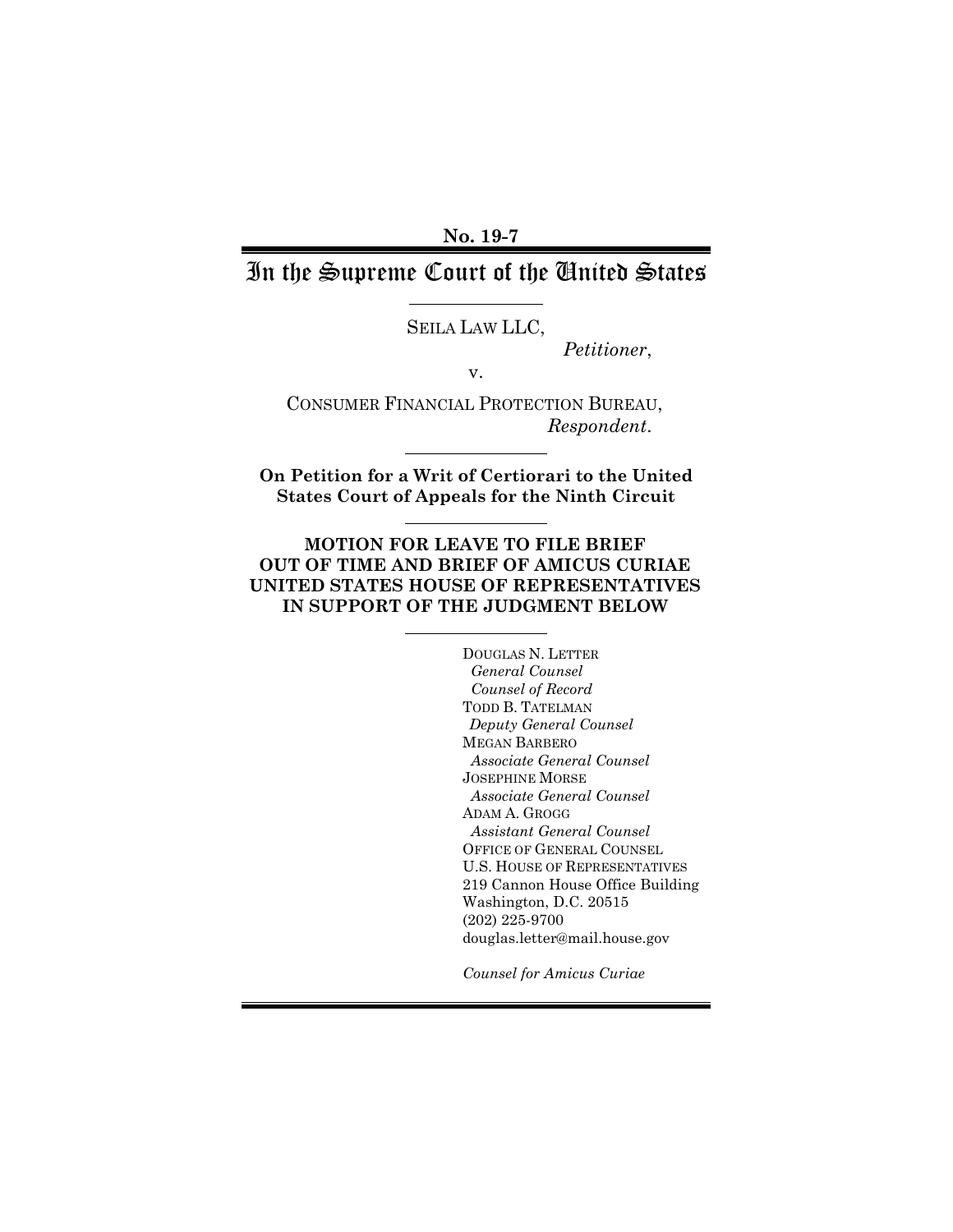# In the Supreme Court of the United States

<u>.</u>

SEILA LAW LLC,

*Petitioner*,

v.

CONSUMER FINANCIAL PROTECTION BUREAU, *Respondent*.

**On Petition for a Writ of Certiorari to the United States Court of Appeals for the Ninth Circuit**

#### **MOTION FOR LEAVE TO FILE OUT OF TIME BRIEF OF UNITED STATES HOUSE OF REPRESENTATIVES AS AMICUS CURIAE IN SUPPORT OF THE JUDGMENT BELOW**

Pursuant to Supreme Court Rules 21.1 and 37.2, the United States House of Representatives respectfully seeks leave to file a brief as amicus curiae in support of the judgment below after the deadline for filing such briefs.<sup>1</sup> The House has notified all parties of its intent to file this motion and amicus brief. Petitioner Seila Law LLC and respondent Consumer

<sup>&</sup>lt;sup>1</sup> The Bipartisan Legal Advisory Group voted to authorize the filing of this amicus brief. The Bipartisan Legal Advisory Group comprises the Honorable Nancy Pelosi, Speaker of the House, the Honorable Steny H. Hoyer, Majority Leader, the Honorable James Clyburn, Majority Whip, the Honorable Kevin McCarthy, Republican Leader, and the Honorable Steve Scalise, Republican Whip, and "speaks for, and articulates the institutional position of, the House in all litigation matters." Rule II.8(b), Rules of the U.S. House of Representatives (116th Cong.). The Republican Leader and Republican Whip dissent from this filing.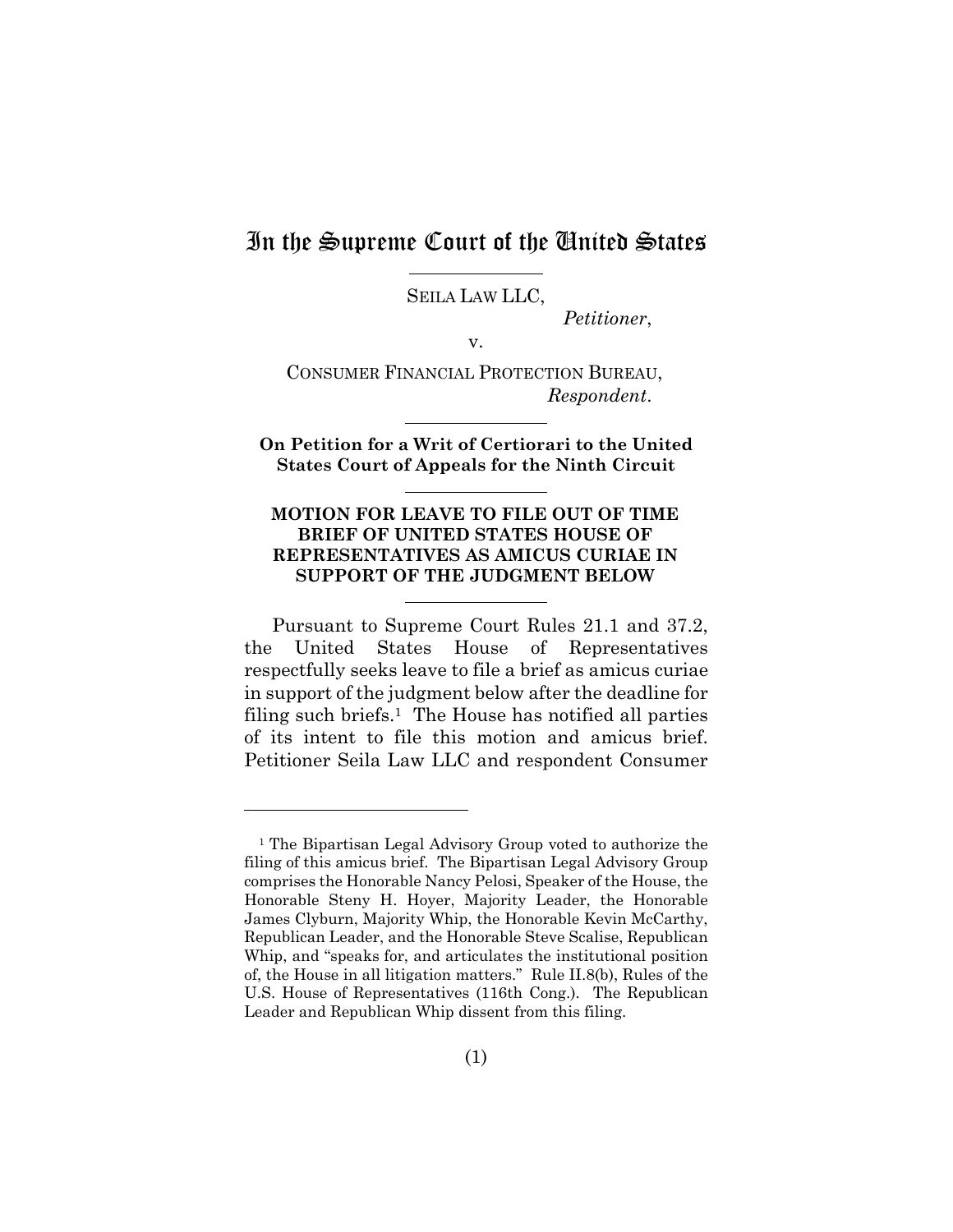Financial Protection Bureau (CFPB) do not oppose the filing of this brief out of time.

On September 17, 2019, the CFPB notified Speaker of the House Nancy Pelosi and undersigned Counsel pursuant to 28 U.S.C. § 530D that the CFPB would no longer defend the constitutionality of 12 U.S.C. § 5491(c)(3), which provides that the CFPB's Director may be removed by the President only for "inefficiency, neglect of duty, or malfeasance in office." The CFPB had defended the constitutionality of this provision in the court of appeals, which agreed with the CFPB's prior position—and the conclusion of the en banc court of appeals for the D.C. Circuit—that this for-cause removal protection is constitutional. *See PHH Corp. v. CFPB*, 881 F.3d 75, 77 (D.C. Cir. 2018) (en banc).

On the same day that the House received the CFPB's Section 530D letter, the Department of Justice—which had not represented the CFPB in the court of appeals—filed a brief in this Court for the CFPB as respondent, arguing that this for-cause removal restriction "violates the Constitution's separation of powers." Resp. Br. 7 (Sept. 17, 2019). The Solicitor General therefore urged this Court to grant review. He pointed out that the CFPB's change of position left no party to defend the constitutionality of Section 5491(c)(3), and noted that the Court "may wish to consider appointing an amicus curiae to defend the judgment of the court of appeals." *Id.* at 20.

A timely amicus brief opposing the petition and in support of the judgment below would have been due on September 18, 2019, the day after the House received the CFPB's Section 530D letter. *See* S. Ct. R.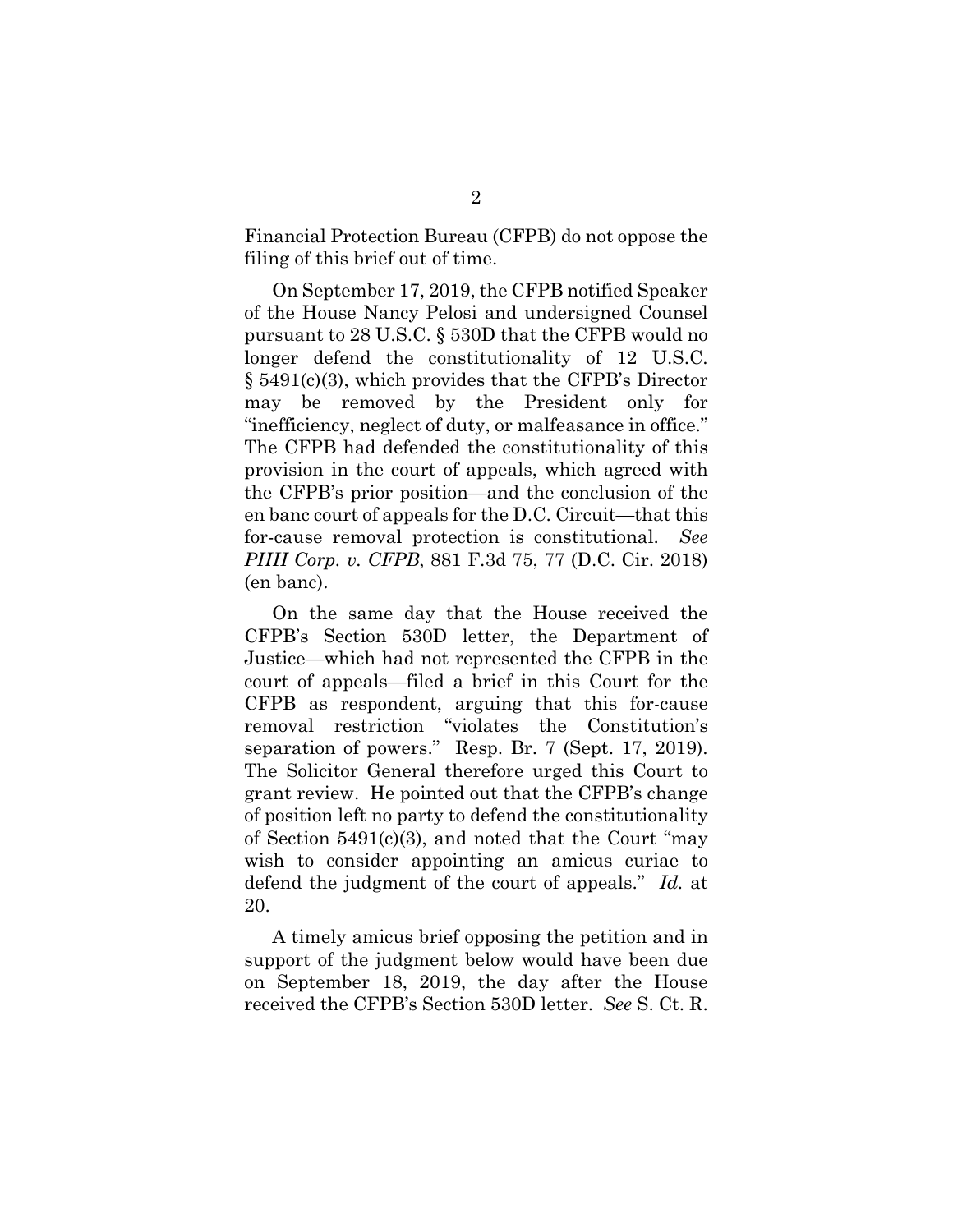37.2(a). Because the House received notice of the CFPB's change in position the day before the amicus brief deadline, the House seeks leave to file its brief out of time.

This case presents an issue of significant importance to the House: the constitutionality of the for-cause removal protection that Congress enacted to provide the CFPB Director with a measure of independence, consistent with the agency's functions as a financial regulator. The Solicitor General has decided not to defend this Act of Congress, and the House should be allowed to do so as an amicus.

For the foregoing reasons, this motion should be granted.

> DOUGLAS N. LETTER *General Counsel*  TODD B. TATELMAN *Deputy General Counsel*  MEGAN BARBERO *Associate General Counsel*  JOSEPHINE MORSE *Associate General Counsel*  ADAM A. GROGG *Assistant General Counsel*

OCTOBER 4, 2019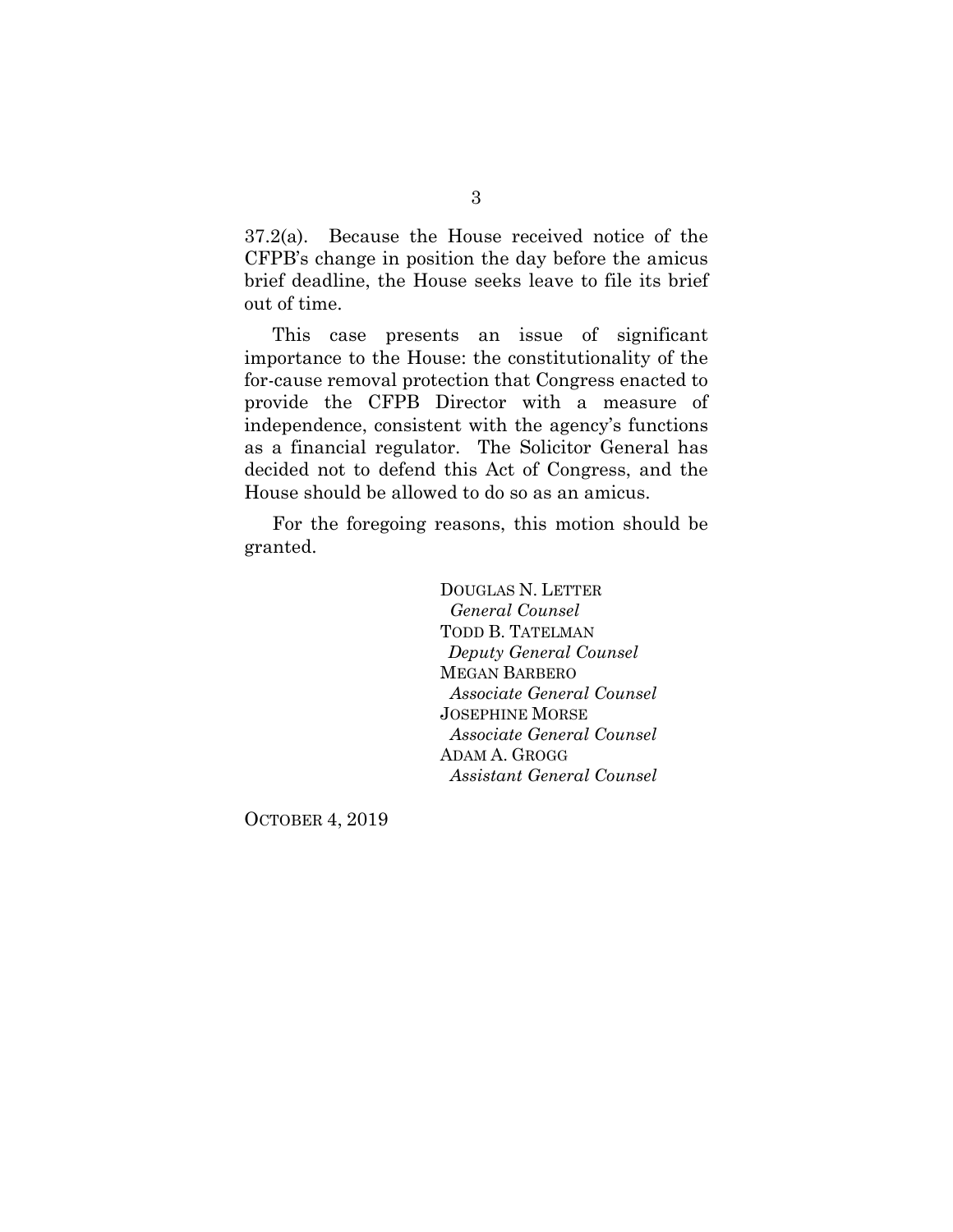## **TABLE OF CONTENTS**

Page

| Interest of the United States House of |
|----------------------------------------|
|                                        |
|                                        |
|                                        |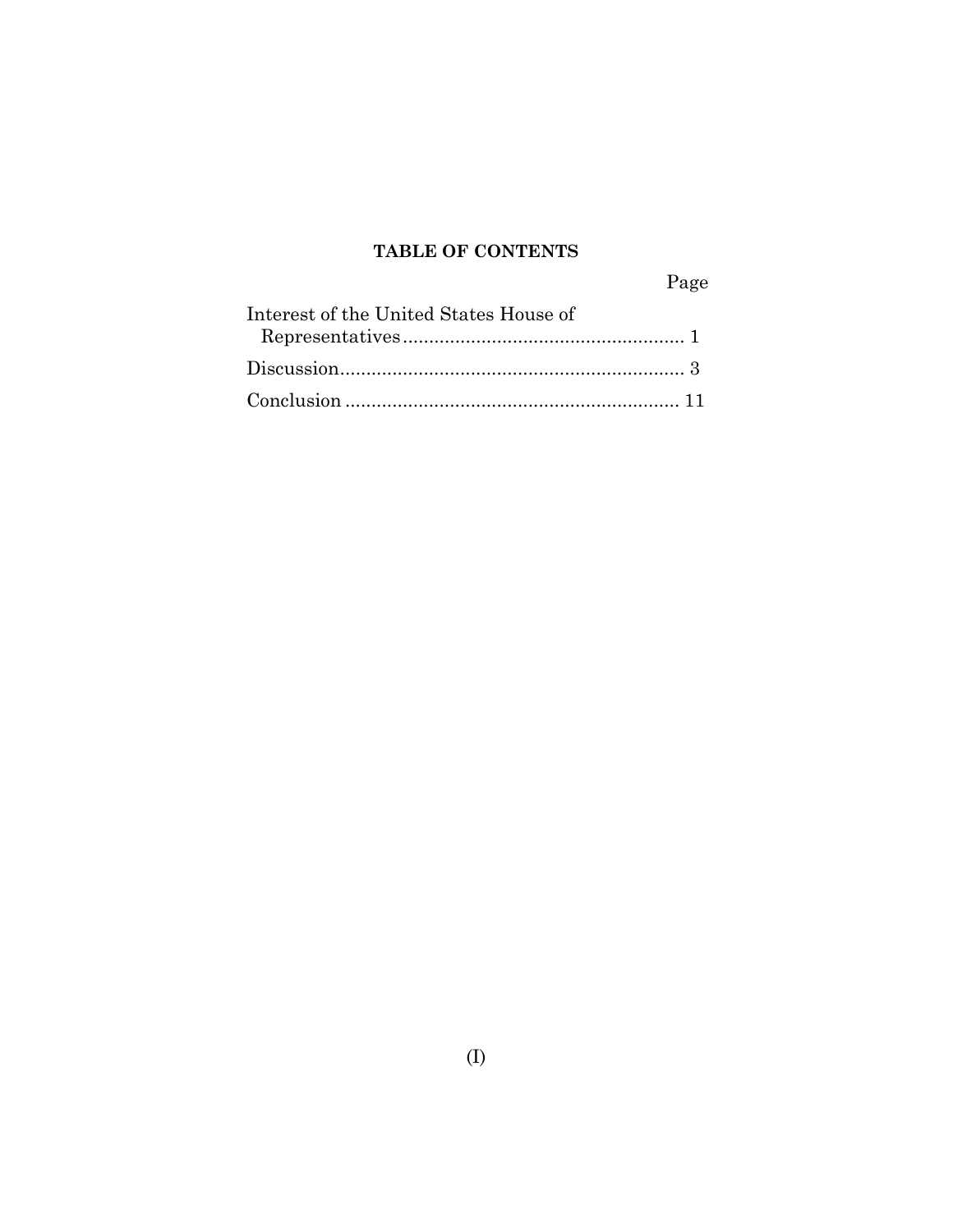## **TABLE OF AUTHORITIES**

Cases: Page

| Free Enter. Fund v. Public Co. Accounting     |
|-----------------------------------------------|
|                                               |
| Humphrey's Executor v. United States,         |
|                                               |
|                                               |
| Morrison v. Olson, 487 U.S. 654 (1988) passim |
| PHH Corp. v. CFPB, 881 F.3d 75                |
|                                               |
| Wiener v. United States,                      |
|                                               |

## Statutes:

| Dodd-Frank Wall Street Reform and Consumer     |  |
|------------------------------------------------|--|
| Protection Act, Pub. L. No. 111-203, 124 Stat. |  |
|                                                |  |
|                                                |  |
|                                                |  |
|                                                |  |
|                                                |  |
|                                                |  |
|                                                |  |

## Miscellaneous:

S. Rep. No. 111-176 (2010) ....................................... 4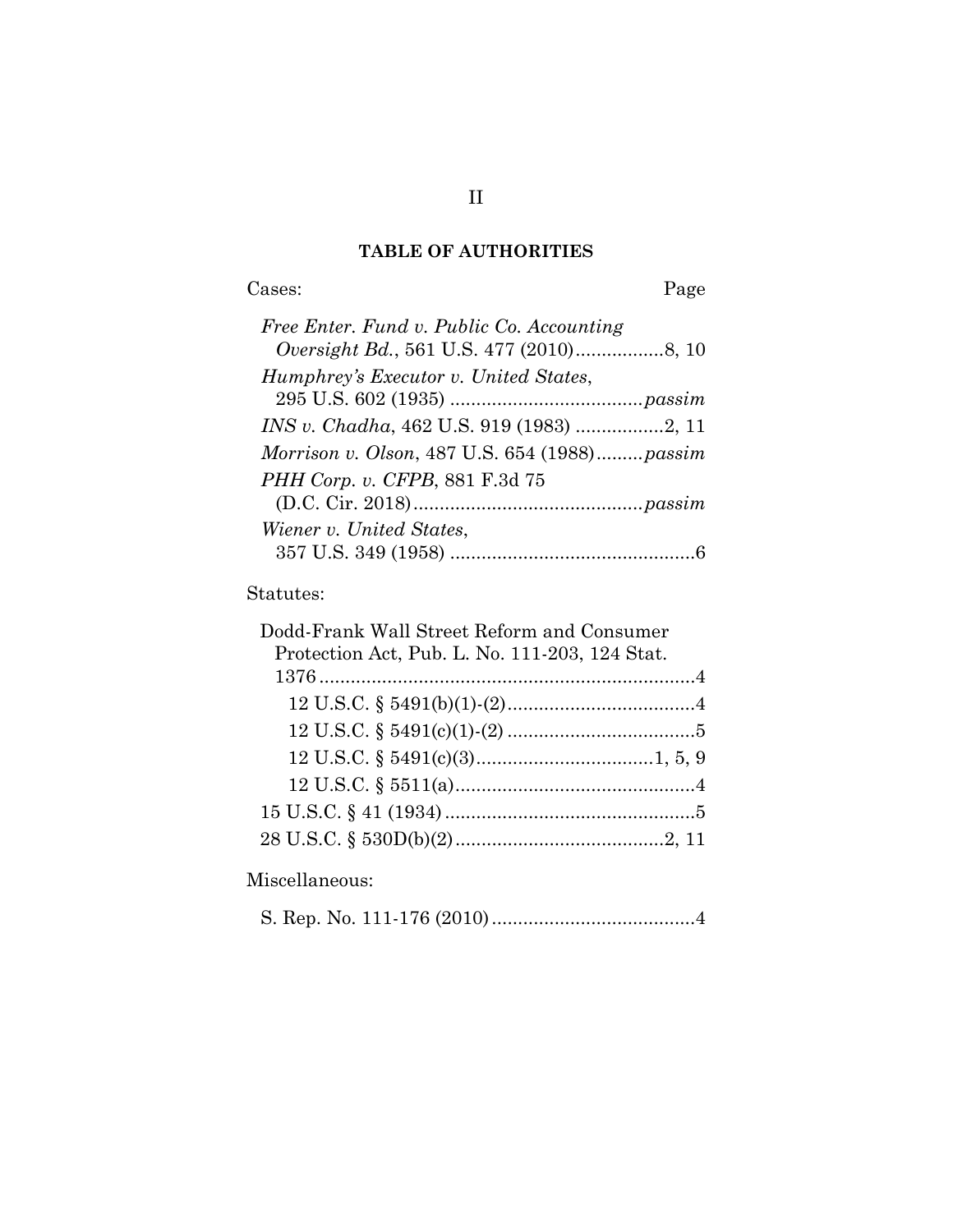## In the Supreme Court of the United States

<u>.</u>

SEILA LAW LLC,

*Petitioner*,

v. CONSUMER FINANCIAL PROTECTION BUREAU, *Respondent*.

**On Petition for a Writ of Certiorari to the United States Court of Appeals for the Ninth Circuit**

#### **BRIEF OF AMICUS CURIAE UNITED STATES HOUSE OF REPRESENTATIVES IN SUPPORT OF THE JUDGMENT BELOW**

### **INTEREST OF THE UNITED STATES HOUSE OF REPRESENTATIVES**<sup>1</sup>

This case concerns the constitutionality of 12 U.S.C. § 5491(c)(3), which provides that the Director of the Consumer Financial Protection Bureau (CFPB) may be removed from office by the President only for "inefficiency, neglect of duty, or malfeasance in office." The Department of Justice ordinarily defends the constitutionality of Acts of Congress against challenges in court. Here, however, the Solicitor General has determined that the Department will not defend this statutory limitation on removal, even though the CFPB had prevailed in defending the

<sup>1</sup> Pursuant to Supreme Court Rule 37.6, counsel for amicus certifies that no counsel for a party authored this brief in whole or in part and that no person or entity, other than amicus and its counsel, made a monetary contribution intended to fund this brief's preparation or submission.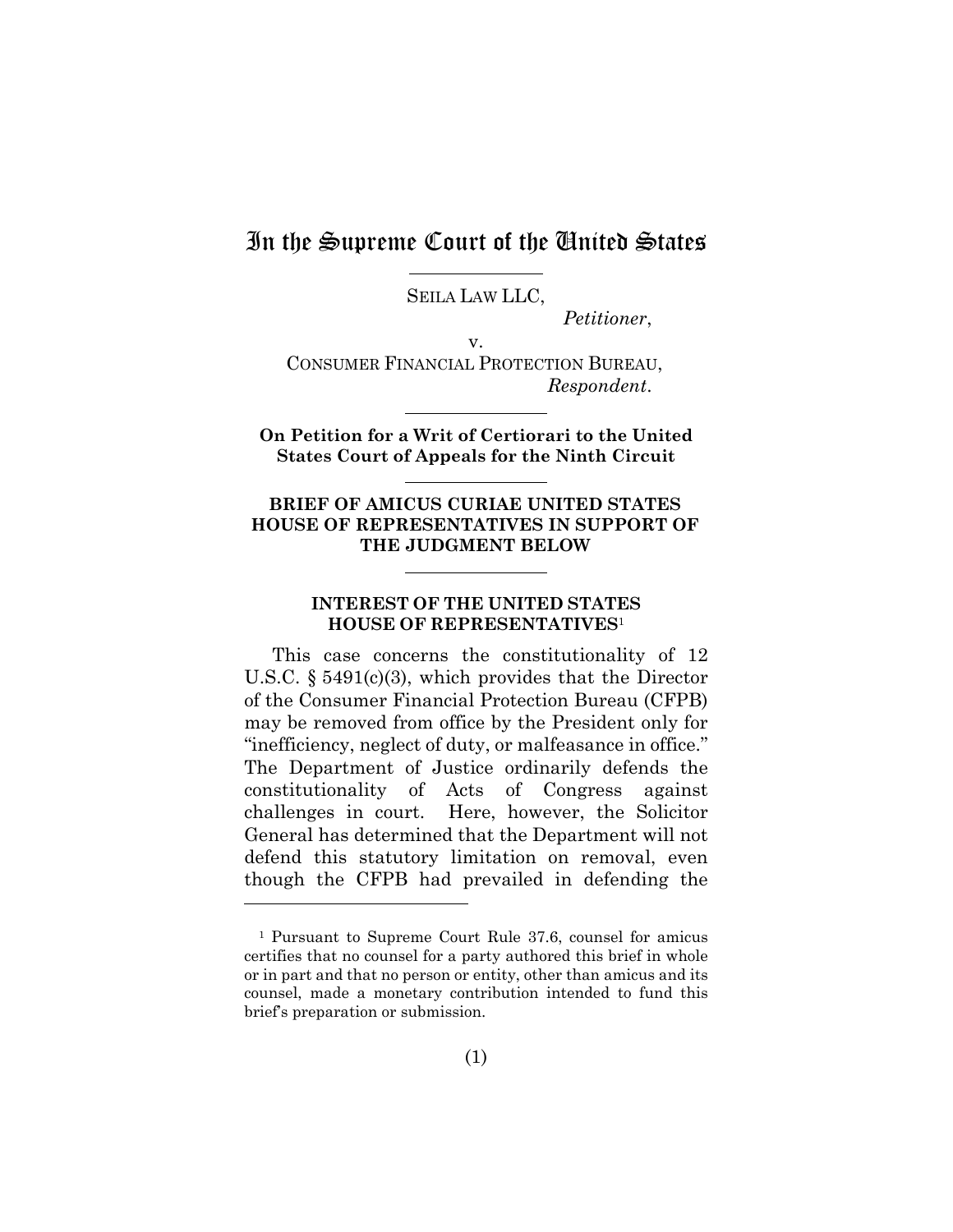constitutionality of the provision in the court of appeals.

The United States House of Representatives, therefore, has a significant interest in defending the for-cause removal protection that Congress enacted to provide the CFPB Director with some independence from the President. Indeed, this Court has long recognized that "Congress is the proper party to defend the validity of a [federal] statute when an agency of government, as a defendant charged with enforcing the statute, agrees with plaintiffs that the statute is inapplicable or unconstitutional." *INS v. Chadha*, 462 U.S. 919, 940 (1983); *see also* 28 U.S.C.  $§ 530D(b)(2).$ 

The statutory removal provision challenged here reflects Congress's considered judgment about how to properly structure the CFPB. As the court of appeals here and the en banc D.C. Circuit recognized in upholding the constitutionality of this provision, "Congress established the independent CFPB to curb fraud and promote transparency in consumer loans, home mortgages, personal credit cards, and retail banking." *PHH Corp. v. CFPB*, 881 F.3d 75, 77 (D.C. Cir. 2018) (en banc); *see* Pet. App. 2a-3a. To ensure a measure of agency independence, Congress chose to protect the Director from at-will Presidential removal using "the very same" removal provision that this Court "approved for the Federal Trade Commission (FTC) back in 1935." *PHH*, 881 F.3d at 78 (citing *Humphrey's Executor v. United States*, 295 U.S. 602, 619 (1935)).

Because the Solicitor General has determined not to defend the constitutionality of the statutory limitation on removal for the CFPB Director, the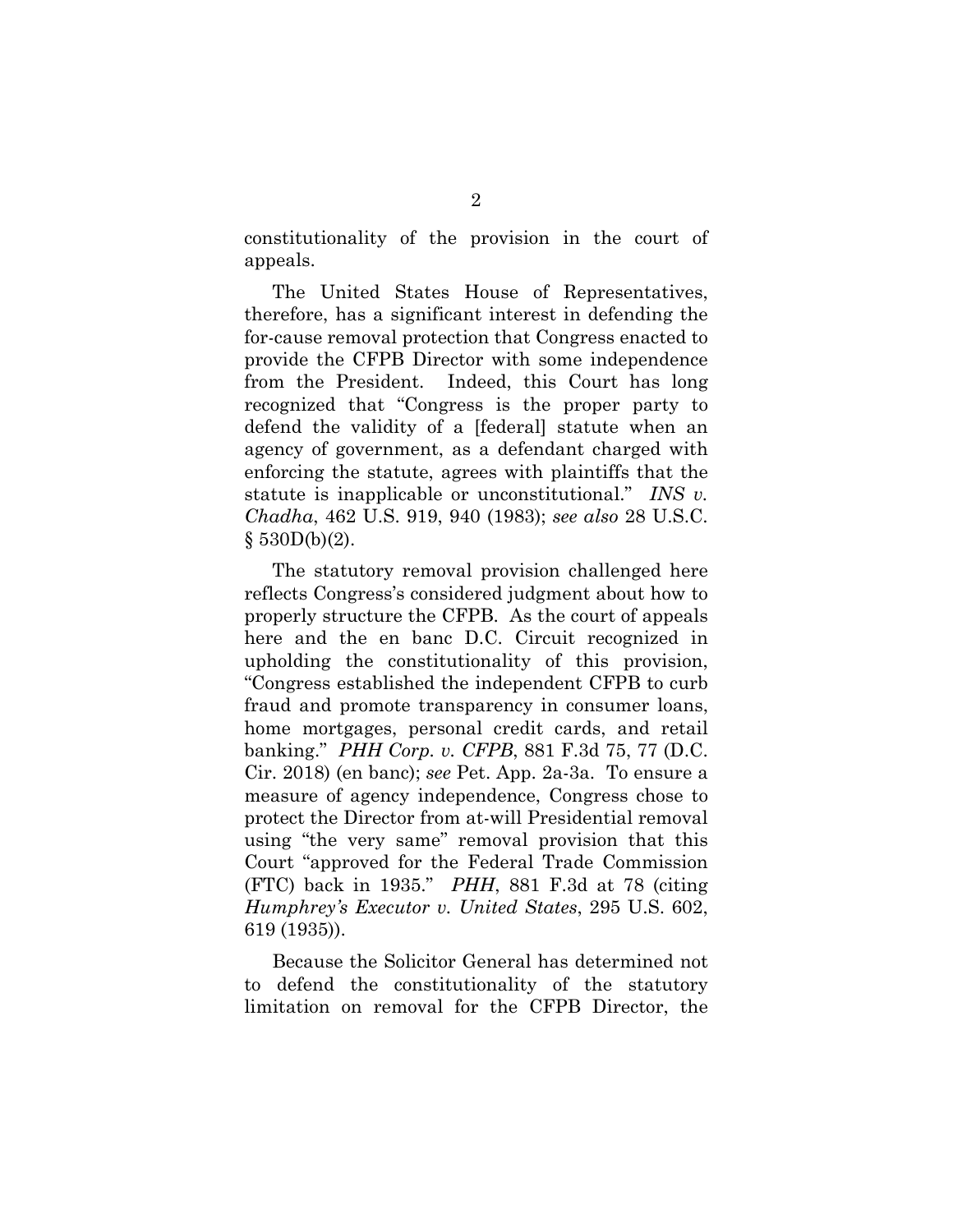House has a compelling interest in participating in this case.

#### **DISCUSSION**

Petitioner Seila Law LLC and respondent the Consumer Financial Protection Bureau contend that the CFPB Director's statutory tenure protection violates the separation of powers. The court of appeals correctly rejected this argument. The decision below adopts the position then advanced by the CFPB that this limited restriction on the President's authority to remove the CFPB Director is consistent with the constitutional separation of powers. In reaching this conclusion, the court of appeals joined the en banc court of appeals for the D.C. Circuit, the only other circuit to have addressed this question. *See PHH*, 881 F.3d 75. The court of appeals' decisions do not conflict with any decision of this Court or any other court of appeals. Indeed, the court of appeals concluded that its decision was controlled by this Court's precedent. *See* Pet. App. 6a (citing *Humphrey's Executor*, 295 U.S. 602, and *Morrison v. Olson*, 487 U.S. 654 (1988)). Further review is not warranted.

1. a. The court of appeals correctly held that "the CFPB's structure is constitutionally permissible." Pet. App. 3a. As the court of appeals noted here, "[t]he arguments for and against" the constitutionality of the for-cause removal protection for the Director of the CFPB "have been thoroughly canvassed in the majority, concurring, and dissenting opinions in *PHH Corp. v. CFPB*, 881 F.3d 75 (D.C. Cir. 2018) (en banc)." Pet. App. 2a. The court of appeals agreed with the majority of the en banc D.C. Circuit that the for-cause removal provision is constitutional, concluding that this "Court's separation-of-powers decisions,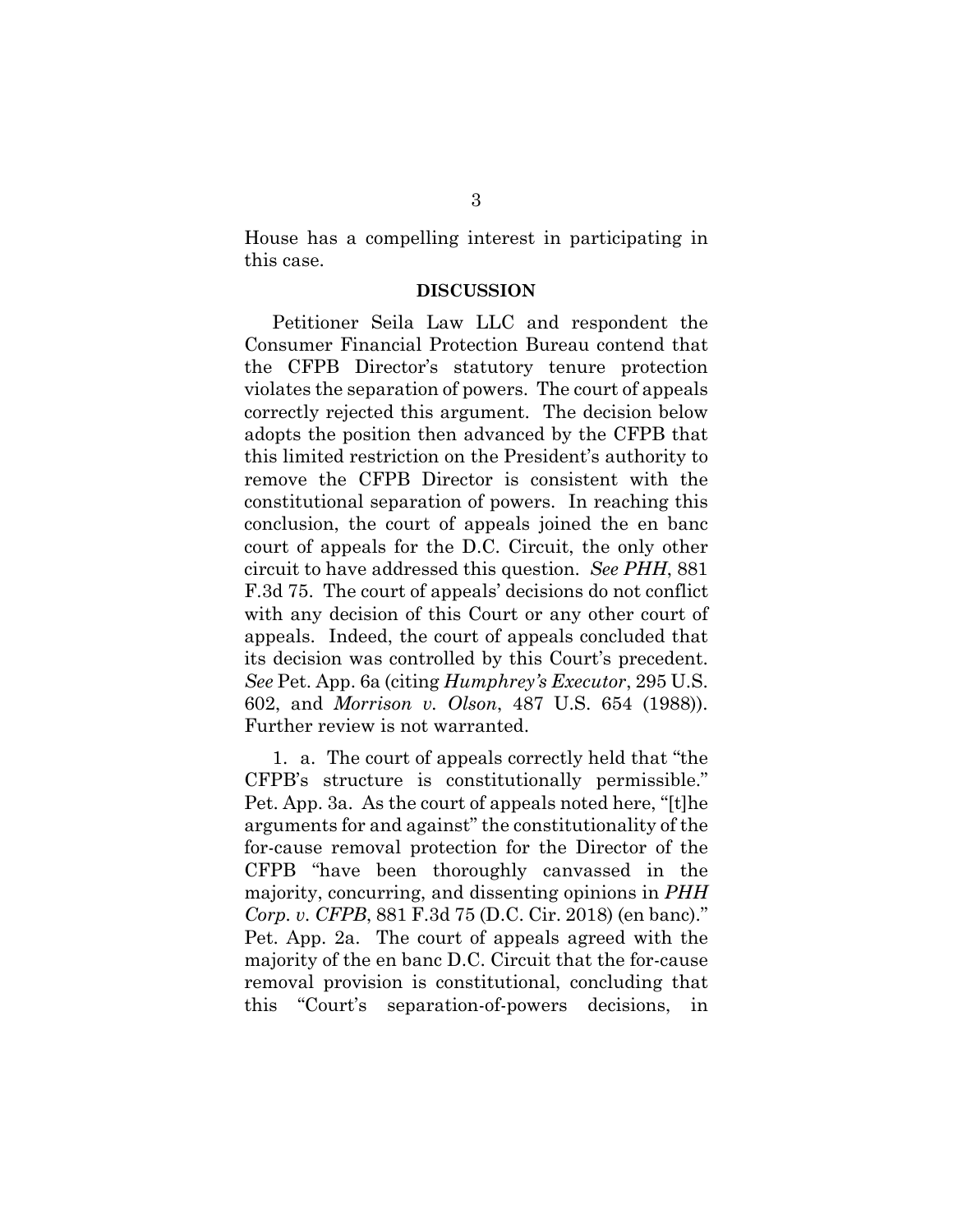particular" *Humphrey's Executor* and *Morrison*, demonstrate "that the CFPB's structure is constitutionally permissible." Pet. App. 3a; *see also*  Pet. App. 6a.

Congress established the CFPB in the Dodd-Frank Wall Street Reform and Consumer Protection Act, Pub. L. No. 111-203, 124 Stat. 1376 (2010), in response to the 2008 financial crisis. Congress created the CFPB to "help protect consumers from unfair, deceptive, and abusive acts that so often trap them in unaffordable financial products" and to "end[] the fragmentation" of the then-current regulatory system by combining the authority of several federal agencies "involved in consumer financial protection in the CFPB, thereby ensuring accountability." S. Rep. No. 111-176, at 11 (2010). The CFPB is charged with, among other things, "implement[ing] and, where applicable, enforc[ing] Federal consumer financial law consistently for the purpose of ensuring that all consumers have access to markets for consumer financial products and services and that markets for consumer financial products and services are fair, transparent, and competitive."  $12$  U.S.C. § 5511(a).

Congress provided for a single CFPB Director to be appointed by the President, with the advice and consent of the Senate. 12 U.S.C.  $\S 5491(b)(1)-(2)$ . As the en banc D.C. Circuit observed, Congress chose the single-Director design to "imbue the agency with the requisite initiative and decisiveness to do the job of monitoring and restraining abusive or excessively risky practices in the fast-changing world of consumer finance." *PHH*, 881 F.3d at 81 (citing S. Rep. No. 111- 176, at 11).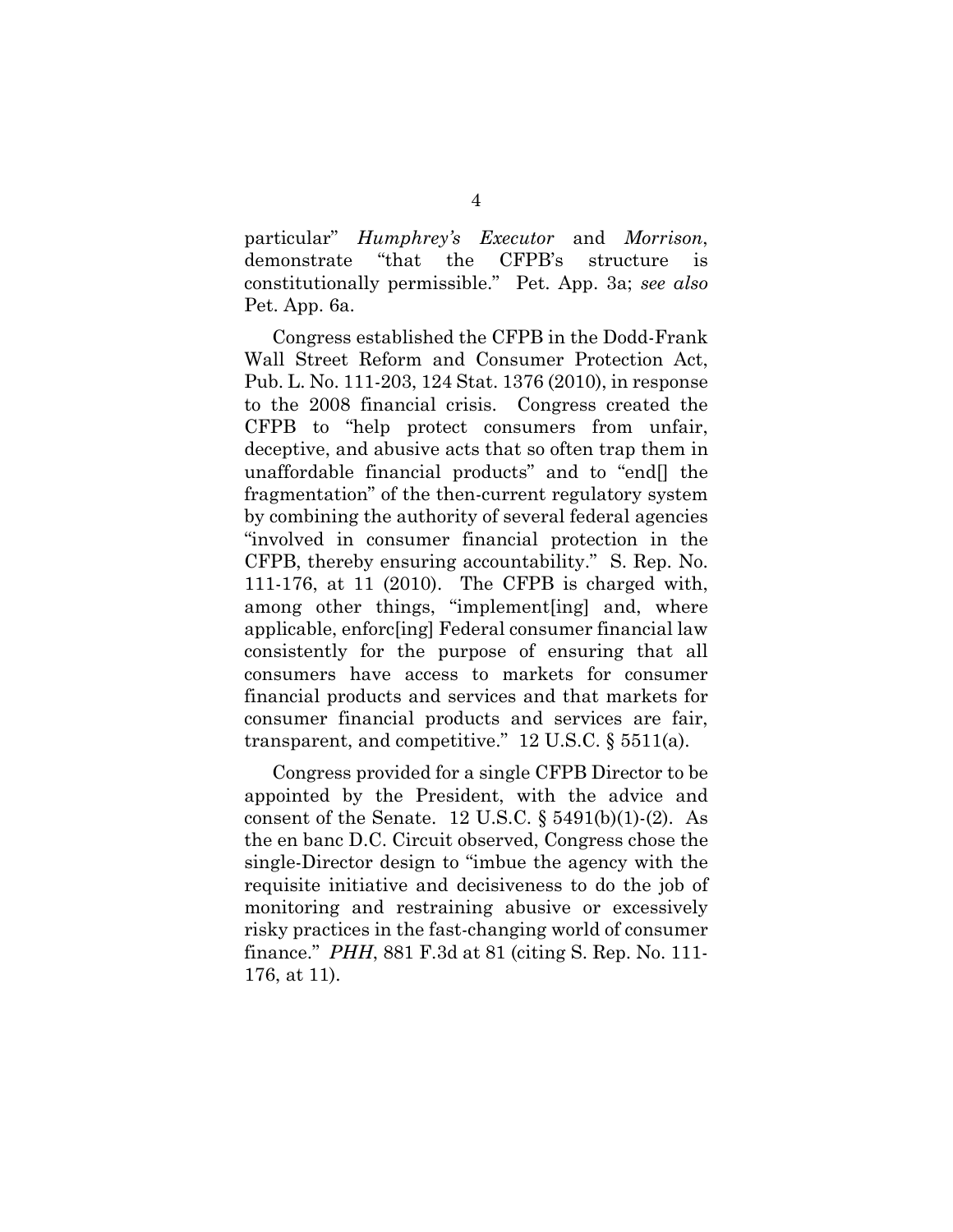The CFPB Director generally serves a five-year term, except that a Director may continue to serve after her term "until a successor has been appointed and qualified." 12 U.S.C.  $\S 5491(c)(1)-(2)$ . Congress further provided that "[t]he President may remove the Director for inefficiency, neglect of duty, or malfeasance in office." *Id.* § 5491(c)(3). The court of appeals upheld this statutory provision for a five-year term of office subject to removal for cause as a permissible limitation on the President's removal authority under this Court's precedent. *See* Pet. App. 6a.

b. This Court "has long recognized that, as deployed to shield certain agencies, a degree of independence is fully consonant with the Constitution." *PHH*, 881 F.3d at 78. Indeed, this Court "has never struck down a statute conferring the standard for-cause protection at issue here," *id.*, and there is no reason for the Court to break new ground in this case.

In *Humphrey's Executor*, this Court unanimously upheld an identical limitation on the President's authority to remove Commissioners of the Federal Trade Commission (FTC) "for inefficiency, neglect of duty, or malfeasance in office." 295 U.S. at 619 (quoting 15 U.S.C. § 41 (1934)); *see id.* at 631-32. The Court explained that in administering the Federal Trade Commission Act, the FTC "acts in part quasi legislatively and in part quasi judicially." *Id.* at 628. The Court concluded that the President's "illimitable power of removal" does not extend to officers of such an agency. *Id.* at 629. Instead, where Congress creates agencies like the FTC and "require[s] them to act in discharge of their duties independently of executive control," Congress has the authority to fix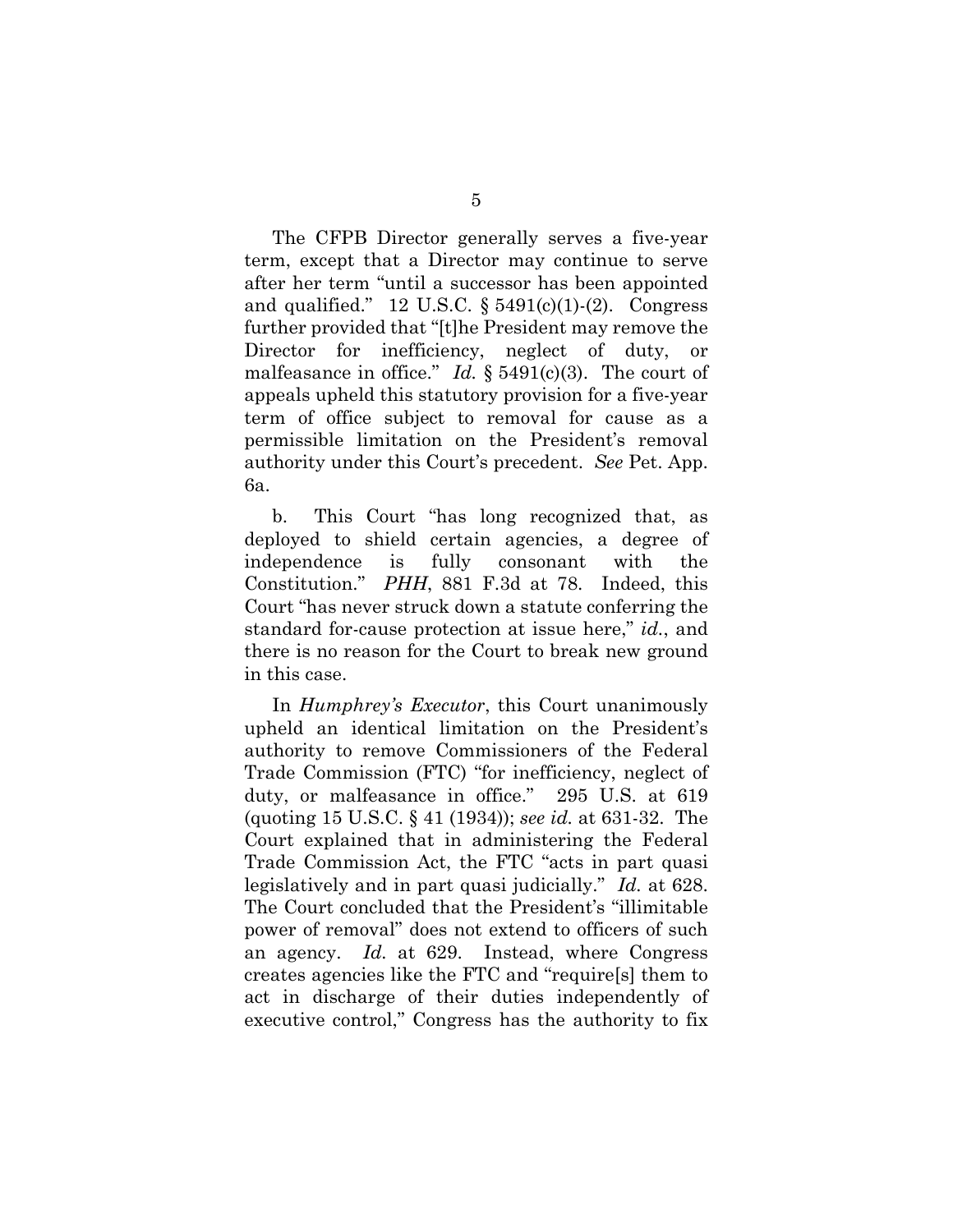terms of office and "forbid their removal except for cause in the meantime." *Id.* As this Court cautioned (more than eighty years ago), "it is quite evident that one who holds his office only during the pleasure of another cannot be depended upon to maintain an attitude of independence against the latter's will." *Id.* 

The court of appeals here correctly determined that this Court's reasoning in *Humphrey's Executor* "applies equally to the CFPB, whose Director is subject to the same for-cause removal restriction at issue [there]." Pet. App. 4a. As the en banc D.C. Circuit explained in *PHH*, the FTC was "charged with the enforcement of no policy except the policy of the law," 881 F.3d at 79 (quoting *Humphrey's Executor*, 295 U.S. at 624), and "could be independent consistent with the President's duty to take care that the law be faithfully executed," *id.* So too with the CFPB. The agency's "focus on the transparency and fairness of financial products geared toward individuals and families falls squarely within the types of functions granted independence in precedent and history." *Id.*; *see also Wiener v. United States*, 357 U.S. 349, 355-56 (1958) (holding that the "intrinsic judicial character of the task with which the [War Claims] Commission was charged" precluded the President from removing the Commissioners at will); *Morrison*, 487 U.S. at 724- 25 (Scalia, J., dissenting) ("[R]emoval restrictions have been generally regarded as lawful for so-called 'independent regulatory agencies,' such as the Federal Trade Commission, the Interstate Commerce Commission, and the Consumer Product Safety Commission, which engage substantially in what has been called the 'quasi-legislative activity' of rulemaking[.]" (citations omitted)).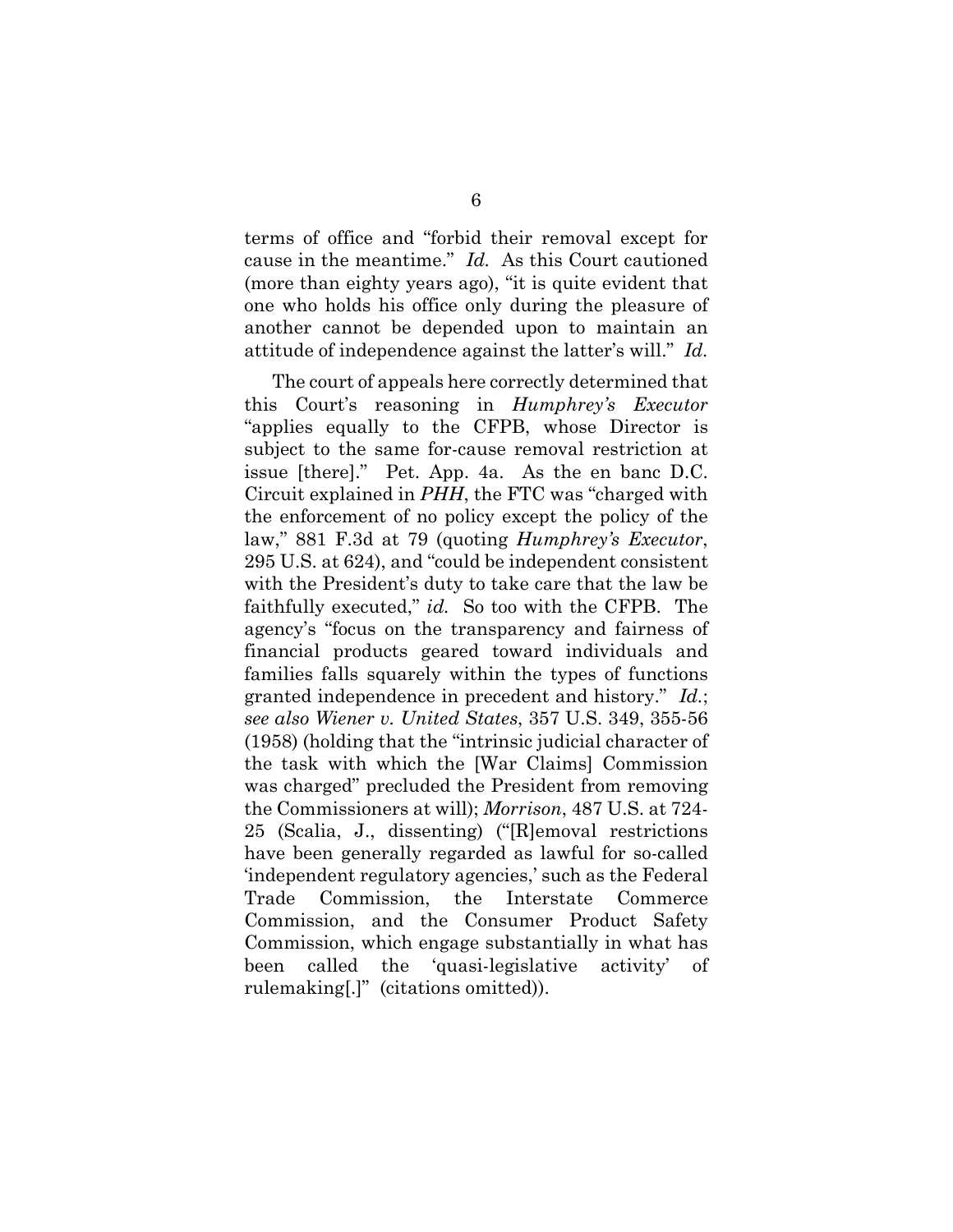In *Morrison*, this Court upheld the good-cause removal protection for a special Independent Counsel tasked with investigating and prosecuting highranking federal officials for violations of federal criminal law. *See* 487 U.S. at 660, 662-63 (describing relevant provisions of the Ethics in Government Act of 1978). The Court in *Morrison* explained that its characterization of the "quasi-legislative" and "quasijudicial" offices in *Humphrey's Executor* and *Wiener*  was "used to describe the circumstances in which Congress might be more inclined to find that a degree of independence from the Executive, such as that afforded by a 'good cause' removal standard, is necessary to the proper functioning of the agency or official." *Id.* at 690-91 & n.30. The "real question," as *Morrison* framed it, is whether restrictions on the President's authority to remove an official "are of such a nature that they impede the President's ability to perform his constitutional duty." *Id.* at 691. Although the Independent Counsel performed traditionally "executive" functions, this Court held that the removal protection for her was constitutional, explaining that it was "essential, in the view of Congress, to establish the necessary independence of the office." *Id.* at 691, 693.2

*Morrison* thus confirmed that *Humphrey's Executor* allows Congress to provide limited protection against removal for the heads of Executive agencies who are "intended to perform their duties 'without

<u>.</u>

<sup>2</sup> CFPB stresses that *Morrison* involved the removal restriction of "*inferior* officers." Resp. Br. 10 n.1. But as the en banc D.C. Circuit detailed in *PHH*, the distinction between principal and inferior officers "is not ground for distinguishing *Morrison* from this case." 881 F.3d at 96 n.2.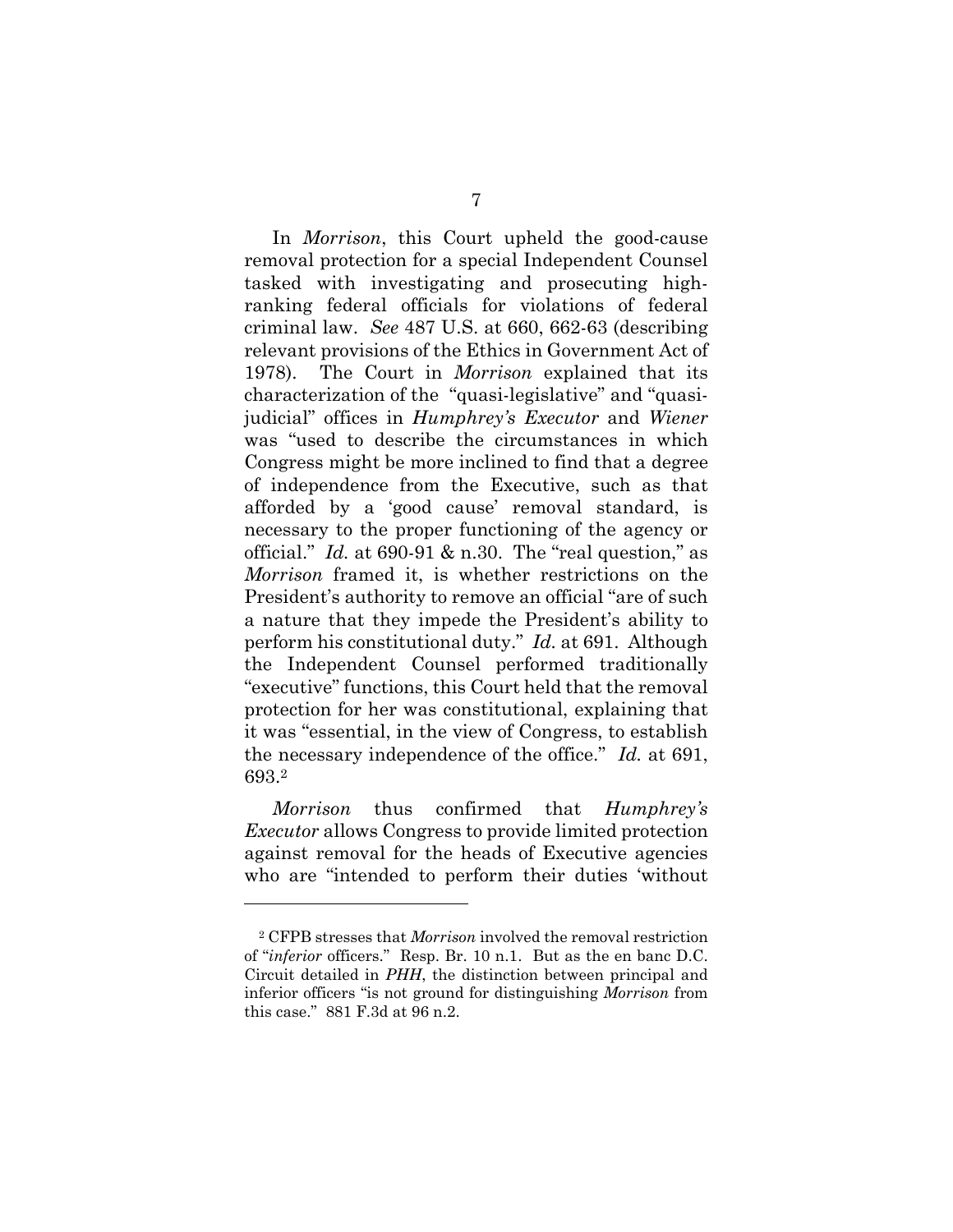executive leave and . . . free from executive control.'" *Id.* at 687 n.25 (quoting *Humphrey's Executor*, 295 U.S. at 628). As the en banc D.C. Circuit summarized in *PHH*, "the Constitution admits of modest removal constraints where 'the character of the office' supports making it somewhat 'free of executive or political control.'" 881 F.3d at 88 (quoting *Morrison*, 487 U.S. at 687, 691 n.30).

By contrast, in *Free Enterprise Fund v. Public Company Accounting Oversight Board*, 561 U.S. 477 (2010), this Court invalidated a "highly unusual" removal restriction for the inferior officers of the Public Company Accounting Oversight Board that "sharply circumscribed" the grounds on which a Board member could be removed and specified "rigorous procedures that must be followed prior to removal." *Id.* at 505. This provision was one of "two layers of forcause tenure," *id.* at 501—the restrictive layer that protected the Board members and the more ordinary for-cause protection applicable to the Commissioners of the Securities and Exchange Commission, which supervises the Board. This Court invalidated the restrictive limitation on removal of Board members in part because of the two-layered removal protection, where the Commissioners themselves enjoy the same tenure protection that Congress has provided for the CFPB Director. *See id.* at 487 (noting parties' agreement that the Commissioners could only be removed under the *Humphrey's Executor* standard).

c. In urging this Court to grant review, petitioner and respondent principally argue that this Court's precedent upholding limitations on the President's authority to remove agency heads should be limited to multi-member agencies. *See* Pet. 19-24; Resp. Br. 11- 16. The court of appeals correctly rejected this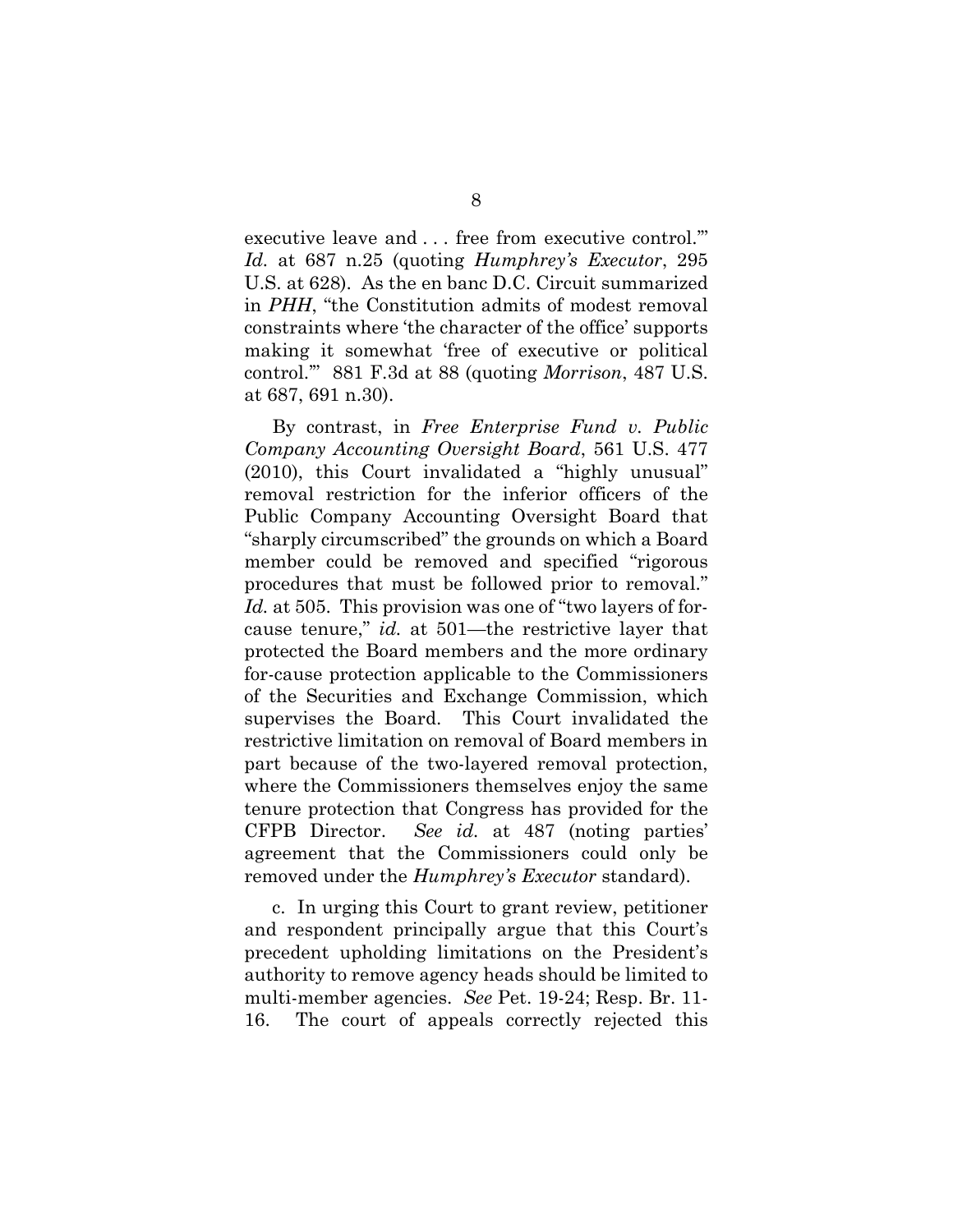argument, concluding that any difference between multi-member agencies and agencies with a single head was not "dispositive for separation-of-powers purposes." Pet. App. 5a-6a.

Petitioner's and respondent's attempts to cabin *Humphrey's Executor* and its progeny to multimember agencies finds no support in those cases. In upholding the identical for-cause removal restriction for members of the FTC in *Humphrey's Executor*, this Court "made no mention of the agency's multi-member leadership structure." Pet. App. 5a. This Court referred in passing to the FTC as a "body of experts," Resp. Br. 11 (quoting *Humphrey's Executor*, 295 U.S. at 624), but that description "arose in the course of the Court's statutory holding, not its constitutional analysis," *PHH*, 881 F.3d at 98. Moreover, as both the court below and the en banc D.C. Circuit in *PHH* stressed, *Morrison* "upheld a for-cause removal restriction for a prosecutorial entity headed by a single independent counsel." Pet. App. 6a; *see PHH*, 881 F.3d at 96.

Indeed, where an agency is headed by a single individual, the lines of Executive accountability—and Presidential control—are even more direct than in a multi-member agency. If the President determines that the CFPB Director is failing in her duty to enforce the consumer protection laws, the President can remove and replace the Director. *See* 12 U.S.C.  $§ 5491(c)(3)$ . And unlike in multi-member agencies, removal of "a single officer" will "transform the entire CFPB and the execution of the consumer protection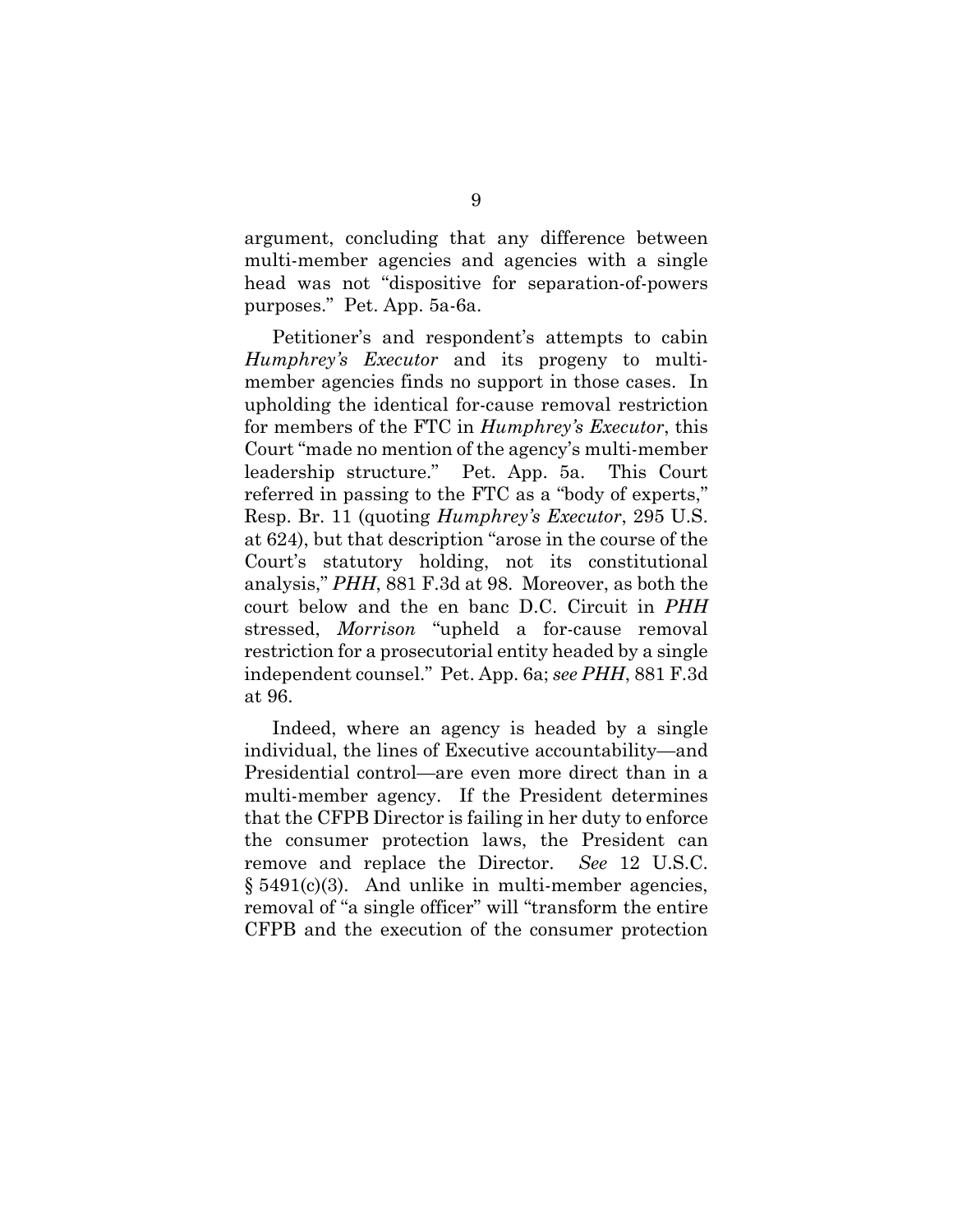laws it enforces." *PHH*, 881 F.3d at 98; *see also* Pet. App. 6a.3

The court of appeals here joined the en banc majority of the D.C. Circuit in *PHH*—the only other court of appeals to have addressed the question—in upholding the constitutionality of the modest protection from removal that Congress afforded the CFPB Director. The courts of appeals are correct in their agreement that this Court's precedent governs the outcome here, and further review is not warranted.4

2. The House urges the Court to deny review for the reasons discussed above and in the courts of appeals' careful decisions on the question presented. If, however, this Court were to determine that the petition for a writ of certiorari should be granted, as

<u>.</u>

<sup>3</sup> In a footnote, the Solicitor General suggests that, if this Court concludes that the statutory for-cause removal protection for the CFPB Director is constitutional under the rationale of *Humphrey's Executor* and *Morrison*, the Court "should consider whether those cases should be overruled in part or in whole." Resp. Br. 16 n.2. While the Solicitor General might prefer an Executive Branch without any independent regulatory agencies, there is no sound reason for this Court to overrule eighty years of precedent that has played a significant role in shaping our modern system of government. Nor is there any basis for this Court to strip Congress of its authority to create agencies with a measure of independence from Presidential control, where such a structure "is necessary to the proper functioning of the agency or official." *Morrison*, 487 U.S. at 691 n.30.

<sup>4</sup> If this Court were to grant review and hold that the CFPB Director's for-cause removal protection is unconstitutional, the proper remedy would be to sever the removal restriction, leaving the Director removable at will. *See Free Enter. Fund*, 561 U.S. at 508-09; *see also* Resp. Br. 16-17.